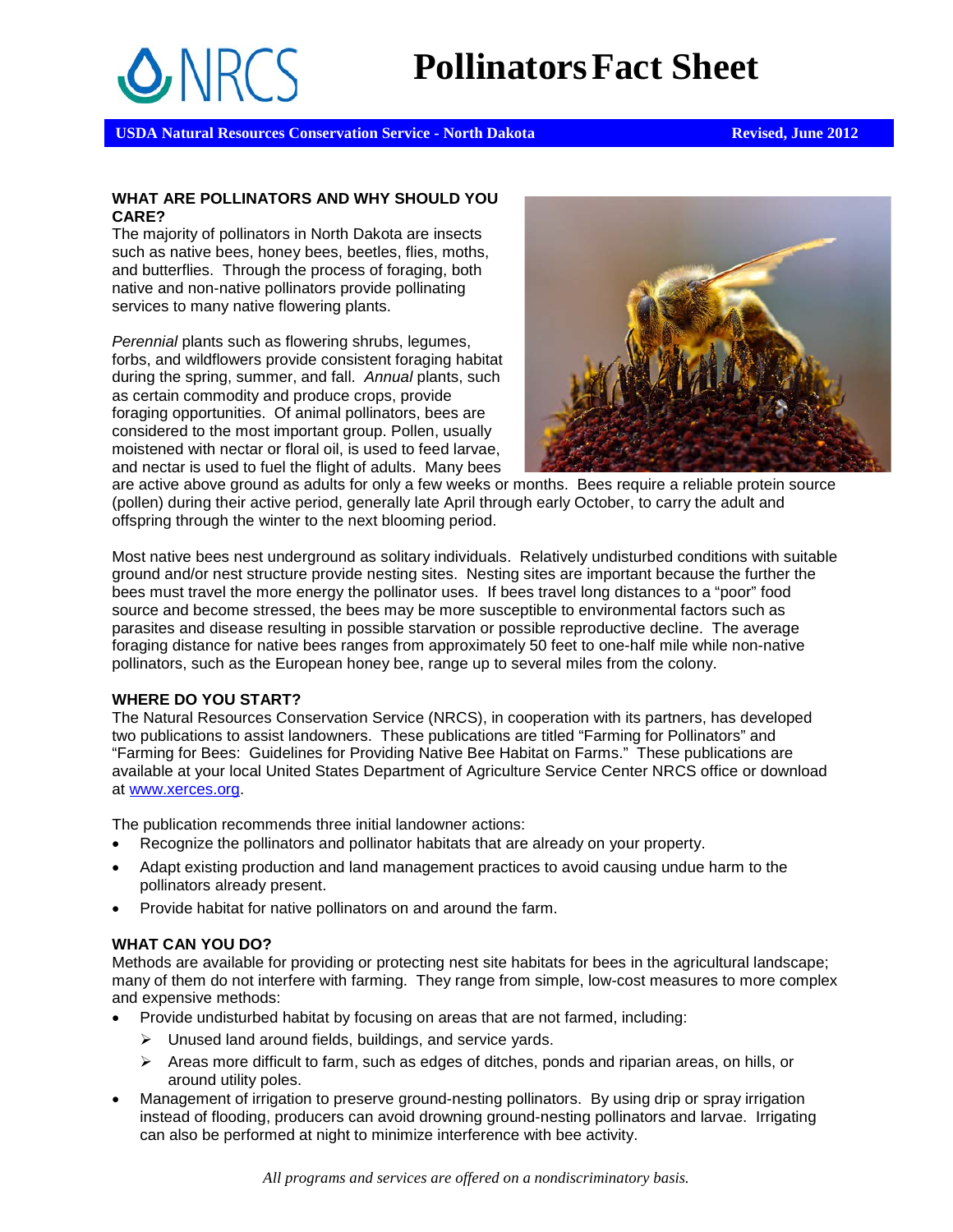#### *Pollinators Fact Sheet Revised, June 2012*

- Minimize tillage to protect existing pollinator nests. By tilling shallow or using no-till agriculture, disturbance of nest sites can be avoided. For example, producers found three times more pollinators on squash and pumpkin farms that practice no-till agriculture than that of tilled farms.
- Active land management to provide nesting sites for pollinators, including:
	- $\triangleright$  Creating patches of bare ground within perennial plantings (a range of native plants blooming at different times during the spring, summer, and fall).
	- $\triangleright$  Leaving dead wood and standing snags, drilling holes in dead wood, and putting out trap nests for twig nesting pollinators.
	- $\triangleright$  Providing a sand-loam mix for ground-nesting pollinators.
	- $\triangleright$  Putting out bumble bee nest boxes buried or above ground.

#### **HOW DO PESTICIDES AFFECT POLLINATORS?**

Insecticides are differentially toxic to non-target species, depending on the active ingredients, the strength and composition of the formulation (dust, powder, liquid), and the behavioral and physiological response of the target insect. Some pollinator species might not be killed outright by pesticide applications, but they could suffer sublethal effects, including reduced foraging ability that ultimately hampers their productivity.

Short of eliminating insecticide use altogether, producers can reduce risks to pollinators from pesticides in several ways:

- Choose appropriate pesticides. Some insecticides have active ingredients that are less likely to cause mortality or sublethal effects in pollinators (for example, granular powders are less noxious than dust), and break down more rapidly. Microencapsulated formulations should be avoided because they become trapped in a bee's transporting hairs and carried back to the nest.
- Apply pesticides selectively. Producers may be able to avoid using insecticides during a crop's bloom period - or apply them at night while pollinators are in nests, and apply them on the ground rather than in aerial spray.
- Convert some or all fields to organic production.
- Keep in mind that some organic insecticides can be harmful to pollinators.

#### **PLANTINGS FOR POLLINATORS**

Native plantings are preferred. Native grasses along with planting blocks of flowering forb species can provide foraging sites for native pollinators and honeybees. When designing a planting to benefit pollinators, season-long blooming plants should be your goal. For herbaceous plantings, select at least three forb species from each bloom period. The plantings can be entirely forbs, or forbs can be seeded with grasses for grazing to enhance nest habitat for pollinator species. The following table lists bloom times for native and introduced forb and shrub and tree species adapted for North Dakota. Only two woody species have a late bloom period. For woody plantings, a middle bloom period may be used instead of a third late bloom period species.

#### **Seeding dates for pollinator mixes (forbs only)**.

| North Zone | Spring - Prior to May $20m$                                                                                                               |
|------------|-------------------------------------------------------------------------------------------------------------------------------------------|
| South Zone | Spring – Prior to May 10th                                                                                                                |
| Statewide  | Late Fall (Dormant)                                                                                                                       |
|            | Seeding may occur once soil temperatures drop to 40 degrees (F) for a<br>minimum of 5 consecutive days (usually November $1st$ ) based on |
|            | NDAWN or actual field measurements at a 2 inch depth.                                                                                     |

#### **Seeding dates for pollinator mixes with grasses**.

Follow seeding date guidance in the Herbaceous Vegetation Establishment Guide for the cool, warm or mixed grass species in the planned mix.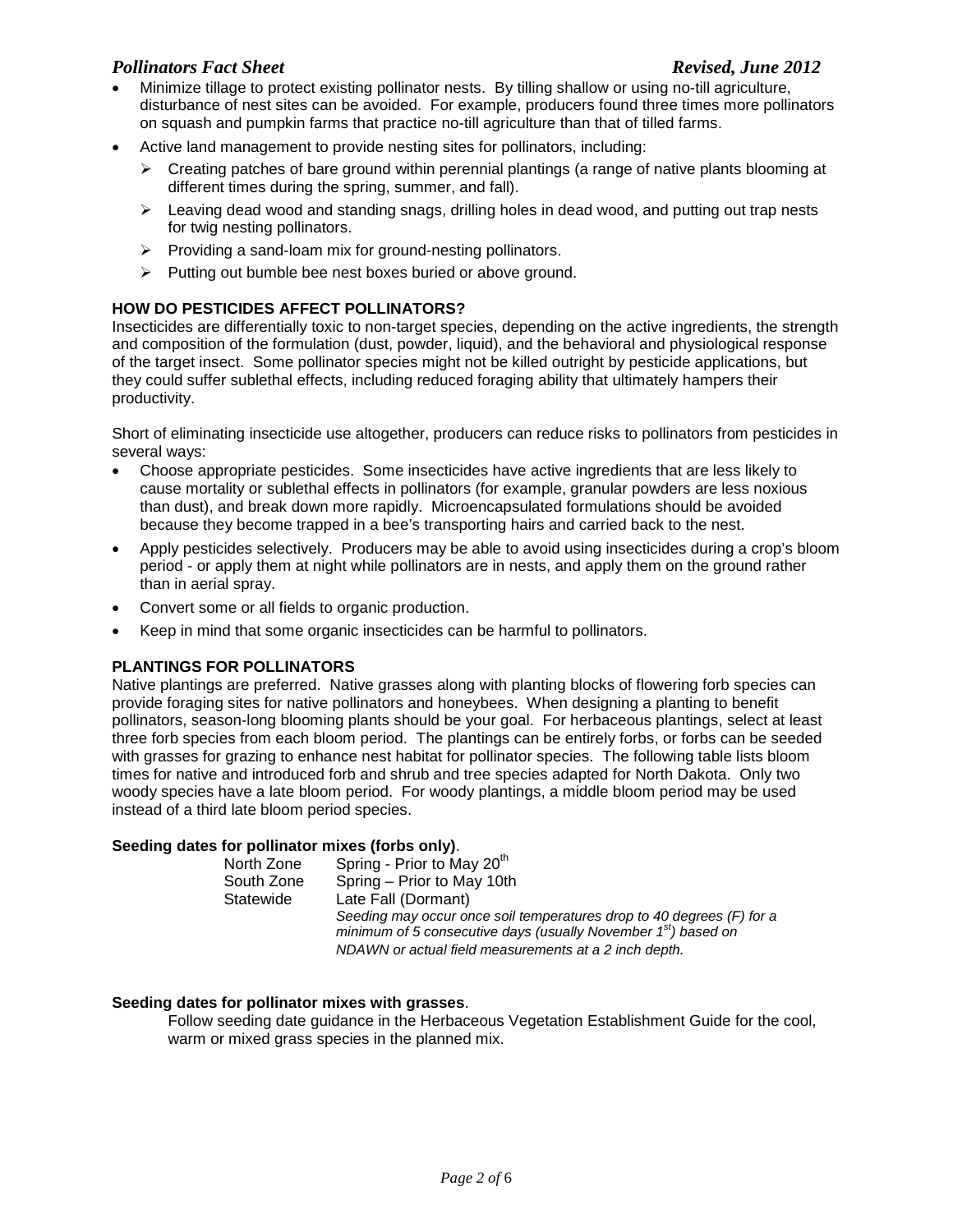## **North Dakota Pollinator Plants**

#### **Native Forbs\***

| <b>Early Bloom</b><br>(Er)                |                                 | <b>Full</b><br>Seed<br><b>PLS</b><br>lb/ac | <b>Middle Bloom</b><br>(Mi)                                                          |                 | <b>Full</b><br>Seed<br><b>PLS</b><br>lb/ac | <b>Late Bloom</b><br>(L)       |                   | <b>Full</b><br><b>Seed</b><br><b>PLS</b><br>lb/ac |
|-------------------------------------------|---------------------------------|--------------------------------------------|--------------------------------------------------------------------------------------|-----------------|--------------------------------------------|--------------------------------|-------------------|---------------------------------------------------|
| American vetch (VIAM)<br>36.0             |                                 |                                            | Black-eyed Susan (RUHI2)                                                             |                 | 0.8                                        | Blue aster (SYLAL3)            |                   | 1.5                                               |
| Black-eyed Susan (RUHI2)                  |                                 | 0.8                                        | <b>Blanketflower (GAAR)</b>                                                          |                 | 7.0                                        | Blue vervain (verbena) (VEHA2) |                   | 1.0                                               |
| Canada anemone (ANCA8)                    |                                 | 10.0                                       | Butterfly milkweed (ASTU)                                                            |                 | 16.2                                       | Butterfly milkweed (ASTU)      |                   | 16.2                                              |
| Columbine (AQCA)                          |                                 | 3.0                                        | Canada goldenrod (SOCA6)                                                             |                 | 0.2                                        | Canada goldenrod (SOCA6)       |                   | 0.2                                               |
| Evening primrose (OEBI)                   |                                 | 0.8                                        | Canada milkvetch (ASCAC6)                                                            |                 | 4.0                                        | Cup plant (SIPE2)              |                   | 9.0                                               |
| Golden Alexander (ZIAU)                   |                                 | 6.2                                        | Canada tickclover (DECA7)                                                            |                 | 12.3                                       | Dotted gayfeather (LIPU)       |                   | 8.0                                               |
| Lewis flax (blue) (LILE3)                 |                                 | 3.8                                        | Culvers root (VEVI4)                                                                 |                 | 0.1                                        | False boneset (EUPE3)          |                   | 0.4                                               |
| Plains coreopsis (COTI3)                  |                                 | 0.7                                        | Dotted gayfeather (LIPU)                                                             |                 | 8.0                                        | Fragrant giant hyssop (ADAST)  |                   | 0.8                                               |
| Prairie phlox (PHPI)                      |                                 | 4.0                                        | False sunflower (HEHES)                                                              |                 | 18.0                                       | Grayhead coneflower (RAPI)     |                   | 1.7                                               |
| Rocky Mountain Bee Plant (CLSE)           |                                 | 20.0                                       | Heath aster (SYER)                                                                   |                 | 0.4                                        | Hoary Vervain (VEST)           |                   | 2.4                                               |
| Shell-leaf penstemon (PEGR7)              |                                 | 4.0                                        | Illinois Bundleflower (DEIL)                                                         |                 | 18.0                                       | Ironweed (VEFA2)               |                   | 2.8                                               |
| Silvery lupine (LUAR3)                    |                                 | 8.0                                        | Joe Pye weed (EUMAB)                                                                 |                 | 0.7                                        | Joe Pye weed (EUMAB)           |                   | 0.7                                               |
| Spiderwort (TROC)                         |                                 | 7.0                                        | Missouri goldenrod (SOMI2)                                                           |                 | 0.5                                        | Maximilian sunflower (HEMA2)   |                   | 1.0                                               |
| Western yarrow (ACMIO)                    |                                 | 0.4                                        | Narrow-leaved purple coneflower<br>(ECAN2)                                           |                 | 9.0                                        | Missouri goldenrod (SOMI2)     |                   | 0.5                                               |
|                                           |                                 |                                            | Prairie Onion (ALST)                                                                 |                 | 6.2                                        | New England Aster (SYNO2)      |                   | 0.8                                               |
|                                           |                                 |                                            | Purple coneflower (ECPU)                                                             |                 | 9.0                                        | Purple coneflower (ECPU)       |                   | 9.0                                               |
|                                           |                                 |                                            | Purple meadow rue (THDA)                                                             |                 | 6.2                                        | Sneezeweed (HEAU)              |                   | 0.4                                               |
|                                           |                                 |                                            | Purple prairieclover (DAPU5)                                                         |                 | 3.8                                        | Stiff goldenrod (SORI2)        |                   | 1.4                                               |
|                                           |                                 |                                            | Scarlet globemallow (SPCO)                                                           |                 | 2.0                                        | Stiff sunflower (HEPAS)        |                   | 2.5                                               |
|                                           |                                 |                                            | Silvery lupine (LUAR3)                                                               |                 | 8.0                                        | Swamp milkweed (ASIN)          |                   | 15.0                                              |
|                                           |                                 |                                            | Spiderwort (TRBR)                                                                    |                 | 7.0                                        | Thickspike Gayfeather (LIRY)   |                   | 8.0                                               |
|                                           |                                 |                                            | Stiff goldenrod (SORI2)                                                              |                 | 1.4                                        | Wild bergamot (MOFI)           |                   | 0.9                                               |
|                                           |                                 |                                            | Stiff sunflower (HEPAS)                                                              |                 | 2.5                                        |                                |                   |                                                   |
|                                           |                                 |                                            | Swamp milkweed (ASIN)                                                                |                 | 15.0                                       |                                |                   |                                                   |
|                                           |                                 |                                            | Thickspike Gayfeather (LIRY)<br>Western yarrow (ACMIO)<br>White prairieclover (DAAL) |                 | 8.0                                        |                                |                   |                                                   |
|                                           |                                 |                                            |                                                                                      |                 | 0.4                                        |                                |                   |                                                   |
|                                           |                                 |                                            |                                                                                      |                 | 3.9                                        |                                |                   |                                                   |
|                                           |                                 |                                            | Wild bergamot (MOFI)                                                                 |                 | 0.9                                        |                                |                   |                                                   |
|                                           |                                 |                                            | Yellow coneflower (RACO3)                                                            |                 | 1.5                                        |                                |                   |                                                   |
| <b>Introduced Forbs*</b>                  |                                 |                                            |                                                                                      |                 |                                            |                                |                   |                                                   |
| Alfalfa                                   |                                 | 6.0                                        |                                                                                      |                 |                                            |                                |                   |                                                   |
| Sainfoin                                  |                                 | 35.0                                       |                                                                                      |                 |                                            |                                |                   |                                                   |
| Shrubs* - bold denotes introduced species |                                 |                                            |                                                                                      |                 |                                            |                                |                   |                                                   |
|                                           |                                 |                                            | <b>Early Bloom</b>                                                                   |                 |                                            | <b>Middle Bloom</b>            | <b>Late Bloom</b> |                                                   |
| American highbush<br>cranberry            | Elderberry                      |                                            | Mongolian cherry<br>Sandbar willow                                                   |                 |                                            | Chokeberry                     | Potentilla        |                                                   |
| American plum                             | Golden currant                  |                                            | Nanking cherry                                                                       | Sandcherry      |                                            | False indigo                   | Leadplant         |                                                   |
| Buffaloberry                              | Juneberry                       |                                            | Prairie rose                                                                         | Skunkbush sumac |                                            | Potentilla                     |                   |                                                   |
| Lilac<br>Caragana                         |                                 | Redosier dogwood<br>Western snowberry      |                                                                                      |                 | Silverberry                                |                                |                   |                                                   |
| Missouri willow<br>Chokecherry            |                                 |                                            | Russian almond<br>Woods rose                                                         |                 |                                            | Smooth sumac                   |                   |                                                   |
| Trees - bold denotes introduced species   |                                 |                                            |                                                                                      |                 |                                            |                                |                   |                                                   |
|                                           | <b>Early Bloom</b>              |                                            | <b>Middle Bloom</b>                                                                  |                 |                                            | <b>Late Bloom</b>              |                   |                                                   |
| <b>Apricot</b><br>Bebb willow             | Harbin pear<br>Peachleaf willow |                                            | Hawthorn                                                                             |                 |                                            | Basswood/Linden                |                   |                                                   |
|                                           |                                 |                                            |                                                                                      |                 |                                            |                                |                   |                                                   |
| Crabapple                                 |                                 |                                            |                                                                                      |                 |                                            |                                |                   |                                                   |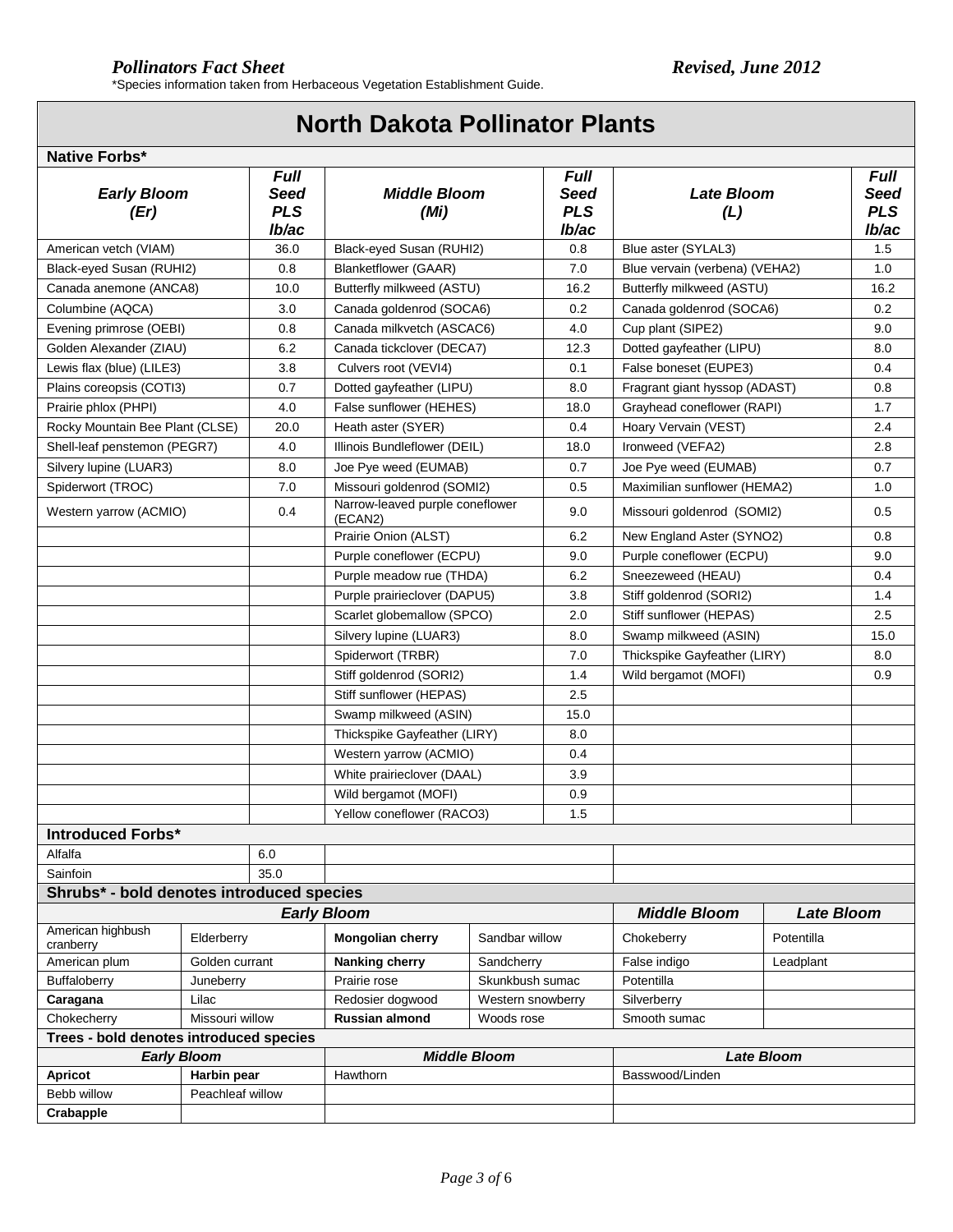÷.

| <b>Pollinator Mixes</b>                                                                                     |                   |        |                |                     |  |  |
|-------------------------------------------------------------------------------------------------------------|-------------------|--------|----------------|---------------------|--|--|
| Restoration and Management Rare and Declining Habitat - 643 - Range Seeding 550                             |                   |        |                |                     |  |  |
| <b>Tall Grass Prairie</b>                                                                                   |                   |        |                |                     |  |  |
| Example mixes for sites such as loamy (silty), loamy overflow (overflow), sub irrigated, clayey, wet meadow |                   |        |                |                     |  |  |
|                                                                                                             | Percentage        | PLS/AC | <b>PLS/Mix</b> | <b>Bloom Period</b> |  |  |
| <b>Big bluestem</b>                                                                                         | 10%               | 7.5    | 0.75           |                     |  |  |
| Indiangrass                                                                                                 | 5%                | 7.0    | 0.35           |                     |  |  |
| Switchgrass                                                                                                 | 10%               | 4.5    | 0.45           |                     |  |  |
| Green needlegrass                                                                                           | 10%               | 7.5    | 0.75           |                     |  |  |
| Western wheatgrass                                                                                          | 5%                | 10.0   | 0.50           |                     |  |  |
| Little bluestem                                                                                             | 5%                | 4.5    | 0.23           |                     |  |  |
| Sideoats grama                                                                                              | 5%                | 7.5    | 0.38           |                     |  |  |
| Canada wildrye                                                                                              | 5%                | 7.5    | 0.38           |                     |  |  |
| Blue grama                                                                                                  | 5%                | 2.5    | 0.13           |                     |  |  |
| Maximilian sunflower                                                                                        | 3%                | 1.0    | 0.03           | L                   |  |  |
| Purple prairieclover                                                                                        | 9%                | 3.8    | 0.34           | Mi                  |  |  |
| Canada milkvetch                                                                                            | 4%                | 4.0    | 0.16           | Mi                  |  |  |
| Leadplant                                                                                                   | 1%                | 6.0    | 0.06           | L                   |  |  |
| Purple coneflower                                                                                           | 5%                | 9.0    | 0.45           | Er                  |  |  |
| Lewis blue flax                                                                                             | 8%                | 3.8    | 0.30           | Er                  |  |  |
| Western yarrow                                                                                              | 4%                | 0.4    | 0.02           | Er                  |  |  |
| American vetch                                                                                              | 2%                | 36.0   | 0.72           | Er                  |  |  |
| <b>Black-eyed Susan</b>                                                                                     | 4%                | 0.8    | 0.03           | Er, Mi              |  |  |
| <b>Total</b>                                                                                                | 100%              |        |                |                     |  |  |
| <b>Mixed Grass Prairie</b>                                                                                  |                   |        |                |                     |  |  |
| Example Mixes for sites such as loam (silty), thin loamy (thin upland), loamy overflow (overflow) clayey    |                   |        |                |                     |  |  |
|                                                                                                             | <b>Percentage</b> | PLS/Ac | <b>PLS/Mix</b> | <b>Bloom Period</b> |  |  |
| <b>Big bluestem</b>                                                                                         | 5%                | 7.5    | 0.75           |                     |  |  |
| Green needlegrass                                                                                           | 15%               | 7.5    | 1.13           |                     |  |  |
| Western wheatgrass                                                                                          | 5%                | 10.0   | 0.50           |                     |  |  |
| Little bluestem                                                                                             | 10%               | 4.5    | 0.45           |                     |  |  |
| Sideoats grama                                                                                              | 13%               | 7.5    | 0.98           |                     |  |  |
| Canada wildrye                                                                                              | 5%                | 7.5    | 0.38           |                     |  |  |
| Blue grama                                                                                                  | 5%                | 2.5    | 0.13           |                     |  |  |
| Maximilian sunflower                                                                                        | 3%                | 1.0    | 0.03           | L                   |  |  |
| Purple prairieclover                                                                                        | 9%                | 3.8    | 0.34           | Mi                  |  |  |
| Yellow coneflower                                                                                           | 3%                | 1.5    | 0.05           | Mi                  |  |  |
| <b>Black-eyed Susan</b>                                                                                     | 6%                | 0.8    | 0.05           | Er, Mi              |  |  |
| Lewis blue flax                                                                                             | 10%               | 3.8    | 0.38           | Er                  |  |  |
| Western yarrow                                                                                              | 4%                | 0.4    | 0.02           | Er, Mi              |  |  |
| American vetch                                                                                              | 2%                | 36.0   | 0.72           | Er                  |  |  |
| Leadplant                                                                                                   | 1%                | 6.0    | 0.06           | L                   |  |  |
| Purple coneflower                                                                                           | 4%                | 9.0    | 0.36           | L                   |  |  |
|                                                                                                             | 100%              |        |                |                     |  |  |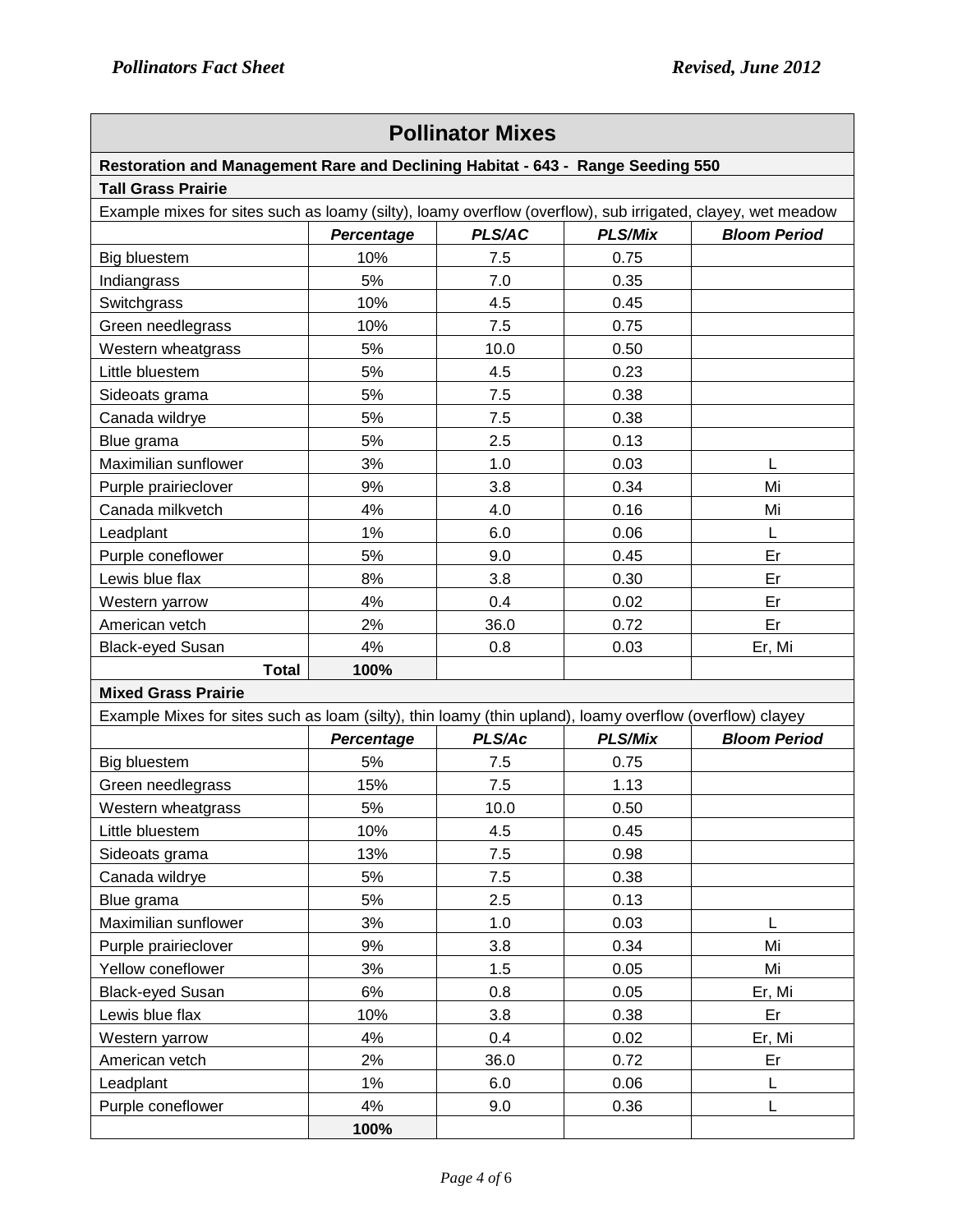### *Pollinators Fact Sheet Revised, June 2012* **Mixed Grass Prairie**

|                                        |                                                                               |            | Example mixes for sites such as saline lowland, claypan and thin claypan and closed depression |                     |  |  |  |
|----------------------------------------|-------------------------------------------------------------------------------|------------|------------------------------------------------------------------------------------------------|---------------------|--|--|--|
|                                        | Percentage                                                                    | PLS/Ac     | <b>PLS/Mix</b>                                                                                 | <b>Bloom Period</b> |  |  |  |
| Slender wheatgrass                     | 15%                                                                           | 5.5        | 0.83                                                                                           |                     |  |  |  |
| Western wheatgrass                     | 13%                                                                           | 10.0       | 1.30                                                                                           |                     |  |  |  |
| Beardless wildrye                      | 8%                                                                            | 8.5        | 0.68                                                                                           |                     |  |  |  |
| Switchgrass                            | 8%                                                                            | 4.5        | 0.36                                                                                           |                     |  |  |  |
| Prairie cordgrass                      | 5%                                                                            | 7.0        | 0.35                                                                                           |                     |  |  |  |
| Little bluestem                        | 5%                                                                            | 4.5        | 0.23                                                                                           |                     |  |  |  |
| Big bluestem                           | 5%                                                                            | 7.5        | 0.38                                                                                           |                     |  |  |  |
| Green needlegrass                      | 5%                                                                            | 7.5        | 0.38                                                                                           |                     |  |  |  |
| Maximilian sunflower                   | 3%                                                                            | 1.0        | 0.03                                                                                           |                     |  |  |  |
| Western yarrow                         | 2%                                                                            | 0.4        | 0.01                                                                                           | Er, Mi              |  |  |  |
| Blue aster                             | 3%                                                                            | 1.5        | 0.05                                                                                           | L                   |  |  |  |
| Four-winged saltbush                   | 4%                                                                            | 6.0        | 0.24                                                                                           | Mi                  |  |  |  |
| Blanketflower                          | 4%                                                                            | 7.0        | 0.28                                                                                           | Mi                  |  |  |  |
| Lewis blue flax                        | 5%                                                                            | 3.8        | 0.19                                                                                           | Er                  |  |  |  |
| <b>Black-eyed Susan</b>                | 5%                                                                            | 0.8        | 0.04                                                                                           | Er, Mi              |  |  |  |
| Yellow coneflower                      | 5%                                                                            | 1.5        | 0.08                                                                                           | Mi                  |  |  |  |
| Canada goldenrod                       | 5%                                                                            | 0.2        | 0.01                                                                                           | Mi, L               |  |  |  |
|                                        | 100%                                                                          |            |                                                                                                |                     |  |  |  |
| <b>Mixed Grass Prairie</b>             |                                                                               |            |                                                                                                |                     |  |  |  |
|                                        | Example mixes for sites such as sands, sandy, shallow-to-gravel, and shallow. |            |                                                                                                |                     |  |  |  |
|                                        |                                                                               |            |                                                                                                |                     |  |  |  |
|                                        | <b>Percentage</b>                                                             | PLS/Ac     | <b>PLS/Mix</b>                                                                                 | <b>Bloom Period</b> |  |  |  |
| Blue grama                             | 10%                                                                           | 2.5        | 0.25                                                                                           |                     |  |  |  |
| Canada wildrye                         | 10%                                                                           | 7.5        | 0.75                                                                                           |                     |  |  |  |
| Little bluestem                        | 10%                                                                           | 4.5        | 0.45                                                                                           |                     |  |  |  |
| Prairie sandreed                       | 5%                                                                            | 5.0        | 0.25                                                                                           |                     |  |  |  |
| Sand bluestem                          | 5%                                                                            | 12.0       | 0.60                                                                                           |                     |  |  |  |
|                                        | 13%                                                                           | 7.5        | 1.0                                                                                            |                     |  |  |  |
| Sideoats grama                         | 5%                                                                            | 10.0       | 0.50                                                                                           |                     |  |  |  |
| Western wheatgrass                     | 10%                                                                           | 7.5        | 0.75                                                                                           |                     |  |  |  |
| Green needlegrass<br>Dotted gayfeather | 2%                                                                            | 8.0        | 0.16                                                                                           |                     |  |  |  |
|                                        |                                                                               |            |                                                                                                | Mi, L<br>L          |  |  |  |
| False boneset                          | 5%<br>2%                                                                      | 0.4        | 0.02                                                                                           | Mi                  |  |  |  |
| Yellow coneflower                      |                                                                               | 1.5        | 0.03                                                                                           |                     |  |  |  |
| Purple coneflower                      | 3%                                                                            | 9.0        | 0.27                                                                                           | Mi, L               |  |  |  |
| Purple prairieclover                   | 8%                                                                            | 3.8        | 0.30                                                                                           | Mi                  |  |  |  |
| Shell-leaf penstemon                   | 2%                                                                            | 4.0        | 0.08                                                                                           | Er                  |  |  |  |
| Stiff sunflower                        | 2%                                                                            | 2.5        | 0.05                                                                                           | Mi, L               |  |  |  |
| Lewis blue flax<br>Western yarrow      | 5%<br>3%                                                                      | 3.8<br>0.4 | 0.19<br>0.01                                                                                   | Er<br>Er, Mi        |  |  |  |